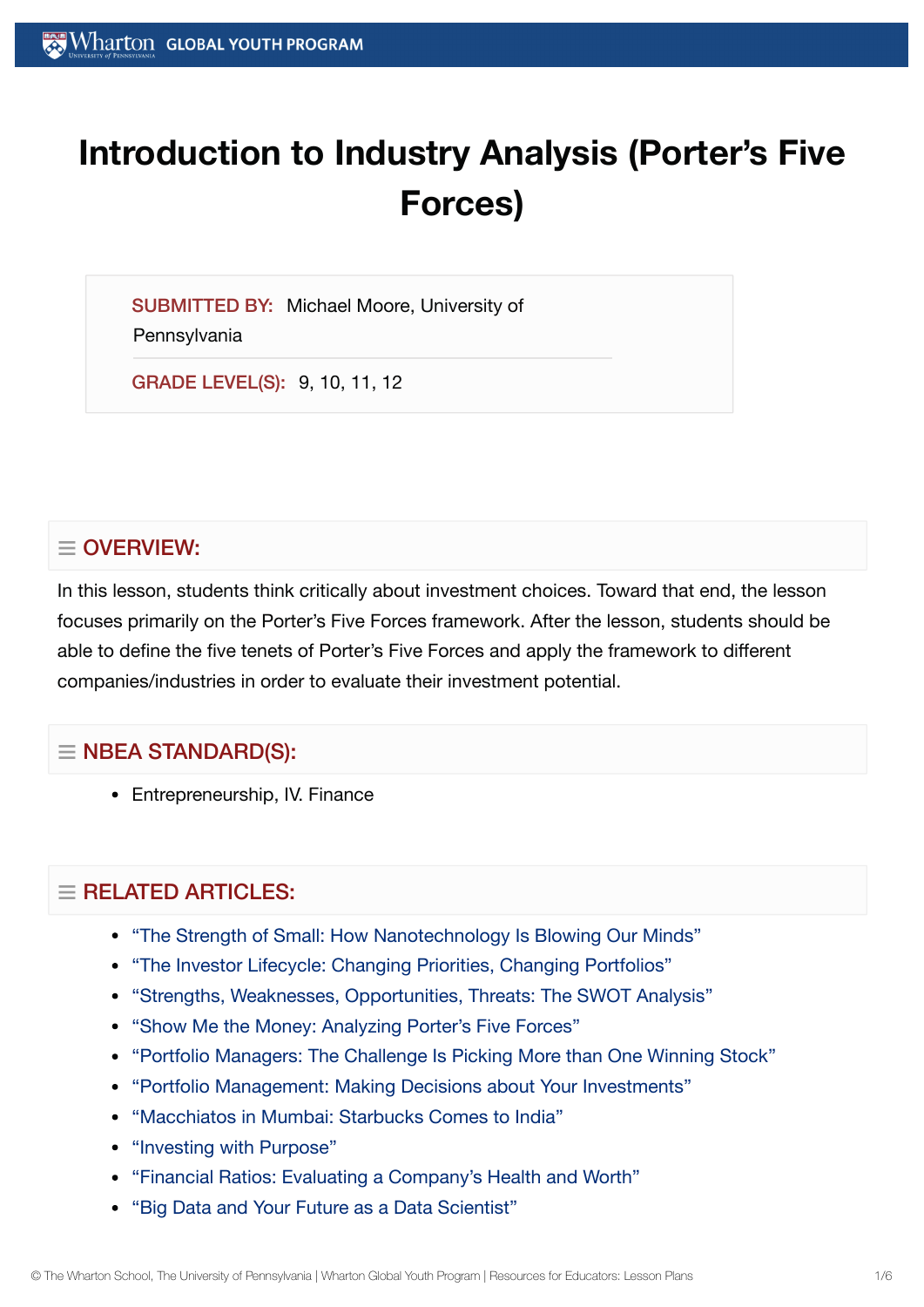"10 Terms New [Investors Should](https://globalyouth.wharton.upenn.edu/articles/the-top-10-terms-every-new-investor-should-know/) Know"

#### **NBEA Standard(s):**

- Finance: Saving and Investing
- Finance: Protecting Against Risk
- Finance: Financial Decision Making
- Management: Industry Analysis

**Objectives/Purposes:** The purpose of this lesson is for students to think critically about investment choices. Toward that end, the lesson focuses primarily on the Porter's Five Forces framework. After the lesson, students should be able to define the five tenets of Porter's Five Forces, and apply the framework to different companies/industries in order to evaluate their investment potential.

## **Tying it all Together:**

The lesson is divided into five parts: (1) Introduction, (2) Definitions, (3) Group Work, (4) Guided Reading, and finally (5) Practice

#### *Introduction (5 mins)*

You can use this lesson without using other lessons in the unit. However, this lesson relies on a basic knowledge of the SWOT (Strengths, Weaknesses, Opportunities, Threats) framework (introduced in lesson 4 of this unit). We will introduce the lesson through that lens.

For classes who have already covered SWOT, introduce the lesson by talking generally about how investors make decisions. Have the class work in small groups or work together to brainstorm all of the various ways in which investors make decisions. If the students do not bring up SWOT on their own, introduce it for them.

SWOT stands for Strengths, Weaknesses, Opportunities and Threats. Write out the acronym and the four tenets on a chalkboard or dry-erase board. Because the four tenets are somewhat intuitive, encourage students to provide definitions for you. Eventually, you should come up with something similar to these definitions: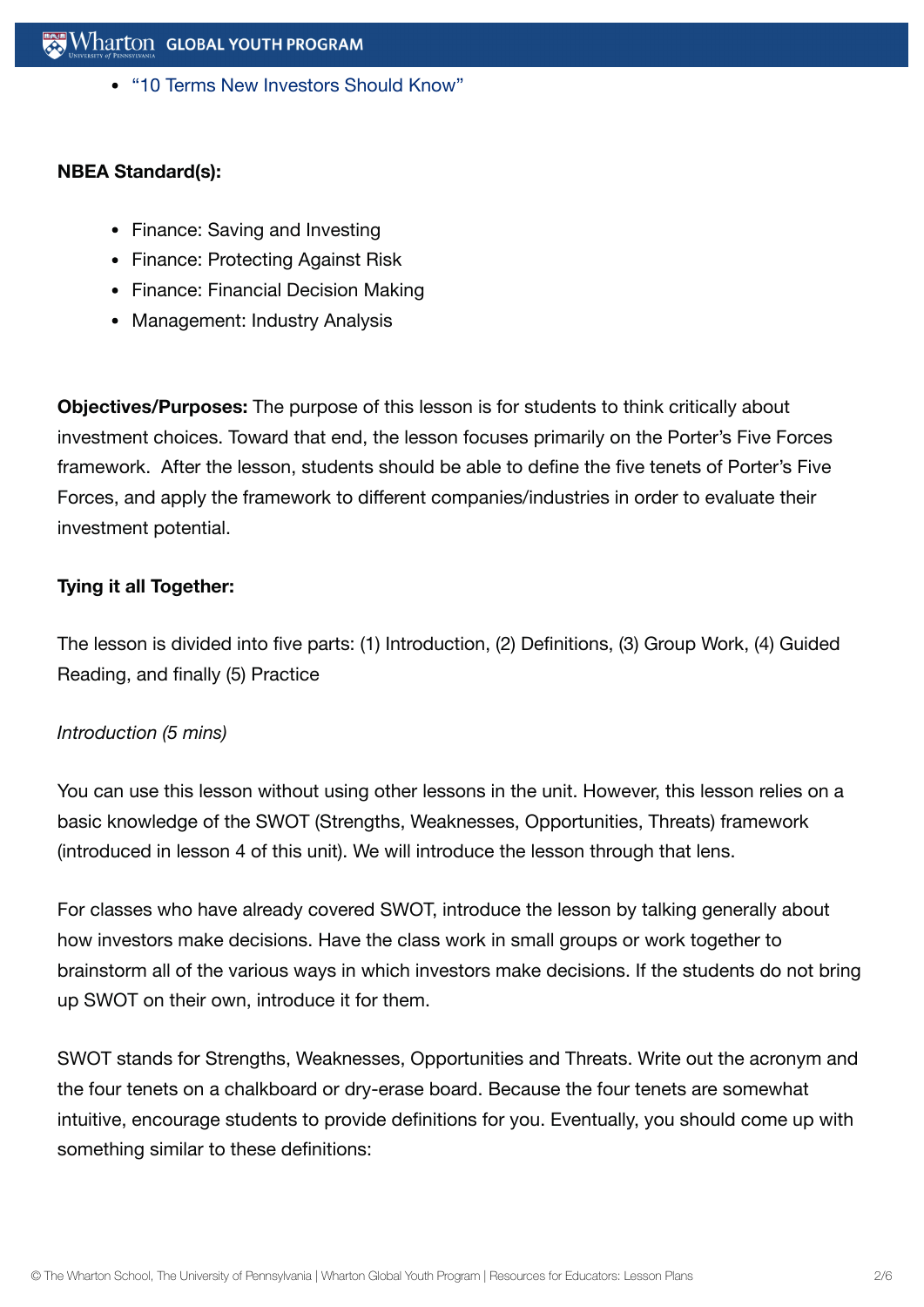## Wharton GLOBAL YOUTH PROGRAM

*Strengths* refer to those things that a company does well; in particular, strengths refer to sources of competitive advantage—positive attributes that set one company apart from its competitors. This might include things like customer service, good products, a strong brand, as well as good financial characteristics (e.g., high gross margins, low costs, healthy financial ratios etc.).

*Weaknesses* refer to those areas where a company is lacking in comparison to its competitors. These are often the opposite of strengths: bad customer service, bad brand recognition (or bad reputation), weak products as well as poor financial characteristics (e.g., low gross margins, high costs, unhealthy financial ratios etc.).

*Opportunities* refer to external, or environmental factors that can help the business. For example, independent of a company's strengths or weaknesses, there might be opportunities for growth in the industry. There might be a shift in consumer preferences, or a change in industry regulation, all of which could benefit a company in the long run.

*Threats* are also external factors, but ones which may hurt a company's prospects. The current economic downturn, for instance, might be a threat to companies that sell primarily luxury goods.

## *Definitions (5-10 mins)*

In this lesson, we will be comparing SWOT analysis with Porter's Five Forces. After reminding students of the SWOT framework, it might be useful to ask students what weaknesses they think the SWOT analysis has. Is SWOT useful? Why or why not? Would you base an investment decision solely on SWOT? Why or why not?

The Porter's Five Forces model can be used to analyze either an industry or a company's position within an industry. For purposes of this lesson we will use it to analyze industries.

This discussion should lead to a brief description of Porter's Five Forces. These forces are:

- 1. Threats of new competition
- 2. Threats of substitute products
- 3. Bargaining power of customers
- 4. Bargaining power of suppliers
- 5. Strength of competition

In this lesson, it is important for students not only to understand what these five forces are, but what influences each. We will first draw out very basic definitions of each. Afterwards, students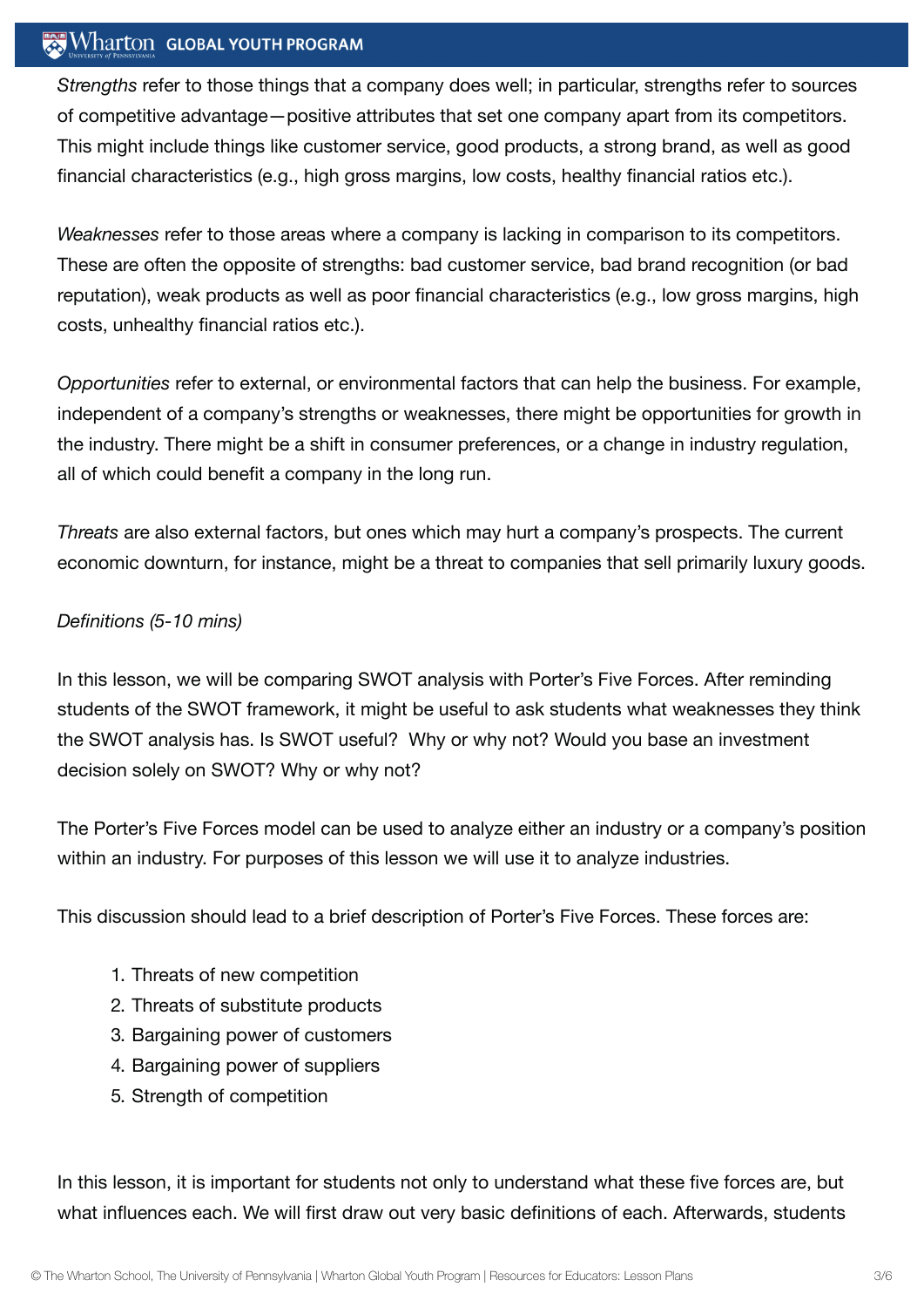will perform an activity to understand how these forces work, then teachers can provide more indepth discussion of the forces.

Introduce the lesson with five (5) very quick definitions, using the cell phone service industry as an example. In the U.S. there are four primary cell phone service providers: Verizon, Sprint, T-Mobile and AT&T.

**Threats of new competition** refer to the threat of other firms (competitors) entering your market. The threat of new cell phone competitors is fairly low. There are significant investment costs to start a cell phone service company (e.g., purchase spectrum infrastructure, develop a sales network, etc.). The costs associated with these investments as well as having to develop brand recognition may keep some companies from entering the industry.

**Threats of substitute products** refer to the threat of customers shifting to a similar product. The threat of substitute products is moderate. There are a few substitute products, such as Skype, Vonage, a landline or Facetime. However, they may not be great substitutes for a cell phone, because they are not as convenient to use. With this said, customers may switch to these substitutes because they are cheaper.

**Bargaining power of customers** refers to the power of customers to influence the pricing of products. The bargaining power of consumers is low. Consumers have practically no ability to bargain with cell phone service providers. There are a lot of consumers and very few cell phone providers. It is true that a single consumer can leave Verizon and take his/her business to AT&T, but this will not affect Verizon on a large scale. Cell phone service providers on the most part provide pricing plans that are similar (i.e. within a range of \$10-15). They try to differentiate on various perks outside of pricing, such as unique phones. For example, AT&T at one point had an exclusive deal with Apple for its i-Phone.

**Bargaining power of suppliers** refers to the power of suppliers who provide the materials that are needed to make a product or for a product to function. The bargaining power of suppliers (cell phone manufacturers) is relatively low. There are very few cell phone service providers who will purchase cell phone and there are a lot of cell phone manufactures. The only time where this power dynamic might shift is when a cell phone manufacturer has a unique product. This was the case with Apple when it first came out with its i-Phone.

**Intensity of competitive rivalry** refers to the pricing competitiveness in the industry between firms. As noted above, the competitive rivalry is modest-to-low in the cell phone service industry. The cost of a cell phone plans has not varied much. If one of the four companies dropped its contract price then the other companies would follow suit. As a result, all four companies would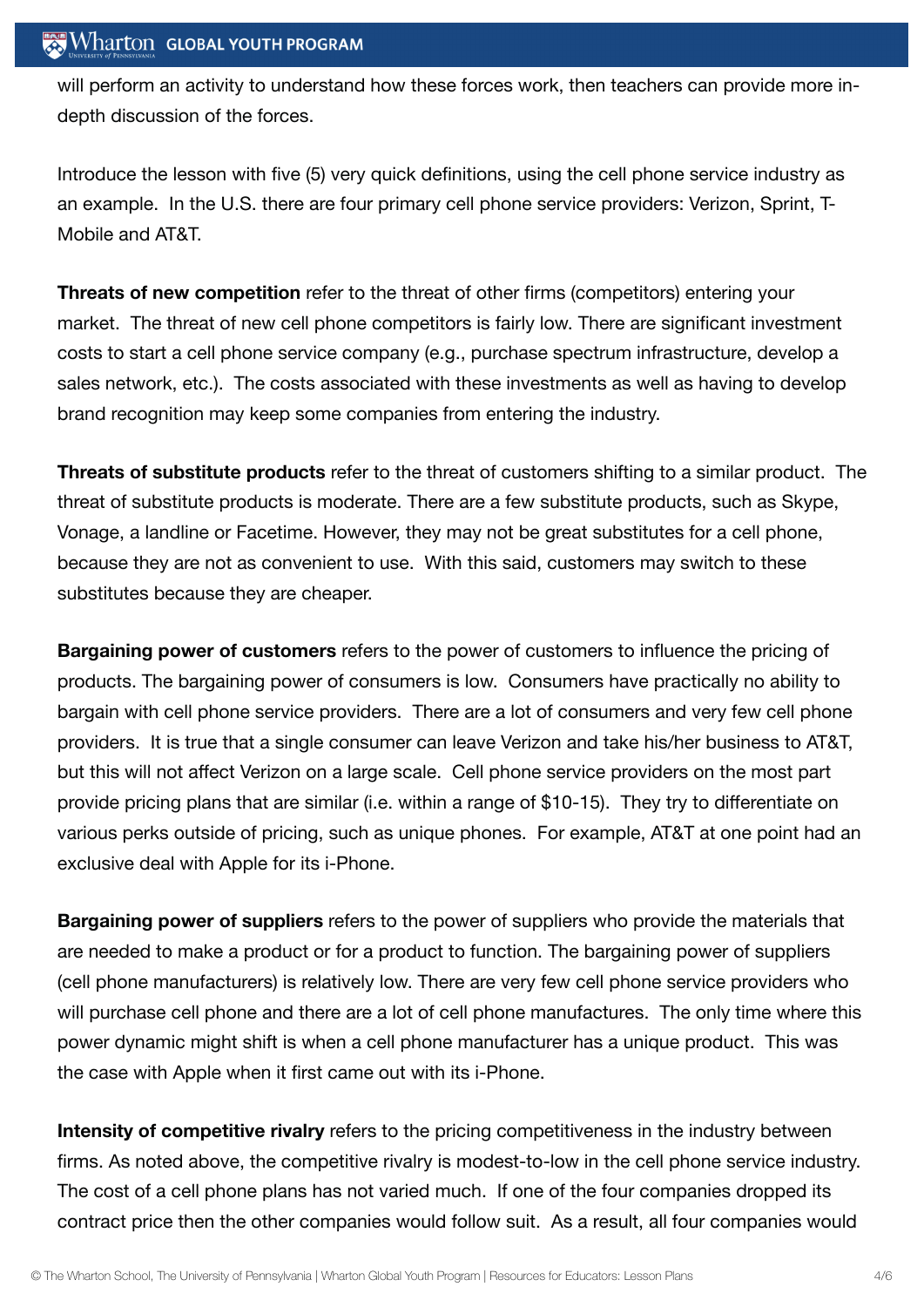## $\mathbb{R}$  Wharton Global youth program

lose out because their profits would be significantly reduced. Therefore, cell phone companies try to avoid competing on price. For example, how may cell phone commercials from the big four companies do you see where they advertise monthly contract prices? Typically they will compete on service area covered or other features (i.e. unlimited data).

#### *Group Work (10-15 mins)*

After providing very cursory definitions of Porter's Five Forces, split the class into five groups. Assign each group to one of the five forces. Each group will have five to ten minutes to think about what influences their force.

For example: What influences the threat of new competition? In what types of industries is the threat to new competition high? In what types of industries is the threat to competition low?

Have each group create a list of 3-5 things that might influence how their force relates to different companies/industries. Once groups are finished, have them report out.

In general, the teacher should use the group examples to talk about several different things.

Threats of new competition are influenced by barriers to entry (i.e. things that prevent others from starting a new business or entering a new market). These barriers include sunk costs, strong existing brands, and industry profitability. Low sunk costs, few existing brands, high profitability will all increase threats to new competition.

Threats of substitute products are driven mostly by consumer preference, switching costs, number of products on the market. If consumers are indifferent to substitutes, face low switching costs, and there are very few existing products, then there will be a high threat of substitute products.

Bargaining power of customers is influenced by how dependent a company is on its customers. If customers buy in large volumes, and customers can easily switch from one product to another, then customers will have a lot of bargaining power.

Bargaining power of suppliers is influenced by how dependent a company is on its suppliers. If a company has few potential suppliers and relies on very specific inputs then the bargaining power of suppliers will be very high.

Finally, intensity of competitive rivalry depends on how many companies there are in the market, bargaining power of customers, how differentiated products are, and pricing power. If an